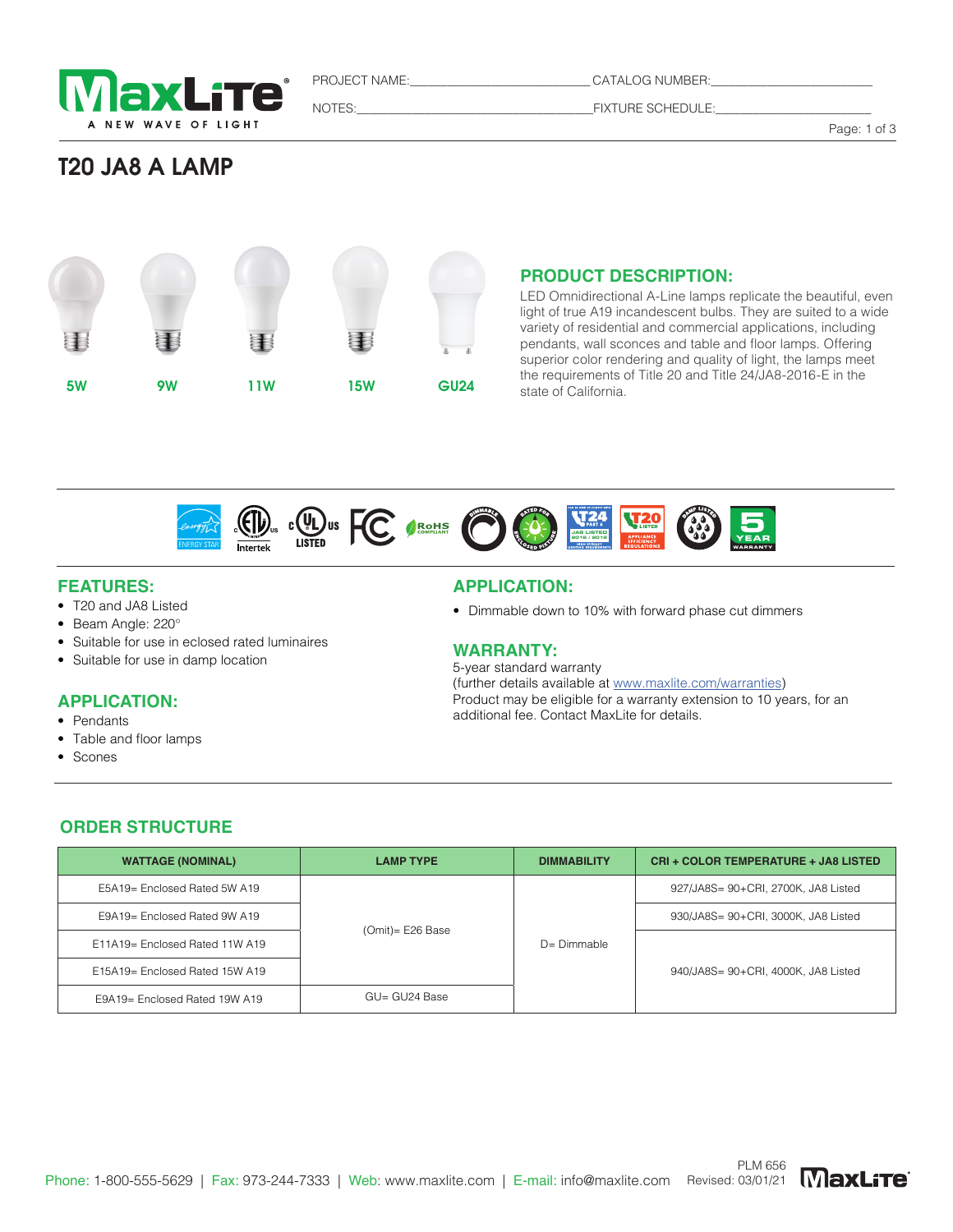# T20 JA8 A LAMP



## **STOCKED ITEMS**

| <b>ORDER CODE</b> | <b>MODEL NUMBER</b> | <b>ENERGY</b><br>STAR# |
|-------------------|---------------------|------------------------|
| 105472            | E5A19D927/JA8S      | 2370455                |
| 105473            | E5A19D930/JA8S      | 2370456                |
| 105474            | E5A19D940/JA8S      | 2370457                |
| 105475            | E9A19D927/JA8S      | 2369721                |
| 105476            | E9A19D930/JA8S      | 2369722                |
| 105477            | E9A19D940/JA8S      | 2369723                |
| 105478            | E9A19GUD927/JA8S    | 2370093                |
| 105479            | E9A19GUD930/JA8S    | 2370094                |
| 105480            | E9A19GUD940/JA8S    | 2370095                |
| 105481            | E11A19D927/JA8S     | 2369724                |
| 105482            | E11A19D930/JA8S     | 2369725                |
| 105483            | E11A19D940/JA8S     | 2369726                |
| 105484            | E15A19D927/JA8S     | 2369727                |
| 105485            | E15A19D930/JA8S     | 2369728                |
| 105486            | E15A19D940/JA8S     | 2369729                |

## **DIMMING COMPATIBILITY**

| <b>COMPATIBLE DIMMERS FOR ALL MODELS</b> |                                                                                                        |  |  |  |
|------------------------------------------|--------------------------------------------------------------------------------------------------------|--|--|--|
| Leviton                                  | 6674, 6672, RDL06, 752-DSM10, IPL06                                                                    |  |  |  |
| Lutron                                   | SCL-153PH-WH, DVWCL-153PH, DVCL-153PR-WH,<br>CTCL-153PDH-WH-C, S-600-WH-CSA, D-600,<br><b>TTCL-100</b> |  |  |  |

| <b>SPECIFICATIONS</b>                |                              | E5A19D9XX/JA8                                                   | E9A19D9XX/JA8 | E9A19GUD9XX/JA8                                                               | E11A19D9XX/JA8                                                               | E15A19D9XX/JA8                                                                |  |  |  |  |
|--------------------------------------|------------------------------|-----------------------------------------------------------------|---------------|-------------------------------------------------------------------------------|------------------------------------------------------------------------------|-------------------------------------------------------------------------------|--|--|--|--|
| <b>ITEM</b>                          | <b>SPECIFICATION</b>         |                                                                 |               |                                                                               |                                                                              |                                                                               |  |  |  |  |
| <b>GENERAL</b><br><b>PERFORMANCE</b> | Input Power (W)              | 5W                                                              | 9W            | 9W                                                                            | <b>11W</b>                                                                   | <b>15W</b>                                                                    |  |  |  |  |
|                                      | Lumens Delivered (Im)        | 531 - 473 lm                                                    | 875 - 842 lm  | 854 - 826 lm                                                                  | 1162 - 1104 lm                                                               | 1608 - 1615 lm                                                                |  |  |  |  |
|                                      | Equivalency                  | 40W                                                             | 60W           | 60W                                                                           | <b>75W</b>                                                                   | 100W                                                                          |  |  |  |  |
|                                      | Efficacy (Im/W)              | 107 - 97 lm/w                                                   | 99 - 97 lm/w  | 96 lm/w                                                                       | 107 - 103 lm/w                                                               | 112 - 177 lm/w                                                                |  |  |  |  |
|                                      | Beam Angle                   | $220^\circ$                                                     |               |                                                                               |                                                                              |                                                                               |  |  |  |  |
|                                      | CRI                          | $>=90$                                                          |               |                                                                               |                                                                              |                                                                               |  |  |  |  |
|                                      | CCT(K)                       | 2700K, 3000K, 4000K                                             |               |                                                                               |                                                                              |                                                                               |  |  |  |  |
|                                      | L70 Lifetime (hrs)           | $>=25,000$ hrs                                                  |               |                                                                               |                                                                              |                                                                               |  |  |  |  |
| <b>ELECTRICAL</b>                    | Input Voltage                | 120Vac 60Hz                                                     |               |                                                                               |                                                                              |                                                                               |  |  |  |  |
|                                      | Power Factor                 | $>=0.9$                                                         |               |                                                                               |                                                                              |                                                                               |  |  |  |  |
| <b>PHYSICAL</b>                      | <b>Operating Temperature</b> | -4°F to 104°F ('-20°C to 40°C)                                  |               |                                                                               |                                                                              |                                                                               |  |  |  |  |
| <b>QUALIFICATION</b>                 | Certifications               | cULus, FCC, RoHS, JA8-2019-E Listed,<br>T20 Listed, ENERGY STAR |               | cETLus, FCC, RoHS,<br>JA8-2019-E Listed,<br>T20 Listed, ENERGY<br><b>STAR</b> | cULus, FCC, RoHS,<br>JA8-2019-E Listed,<br>T20 Listed, ENERGY<br><b>STAR</b> | cETLus, FCC, RoHS,<br>JA8-2019-E Listed,<br>T20 Listed, ENERGY<br><b>STAR</b> |  |  |  |  |
|                                      | Environment                  | UL Listed for Dry/Damp Location                                 |               |                                                                               |                                                                              |                                                                               |  |  |  |  |
|                                      | Warranty                     | 5 year warranty                                                 |               |                                                                               |                                                                              |                                                                               |  |  |  |  |